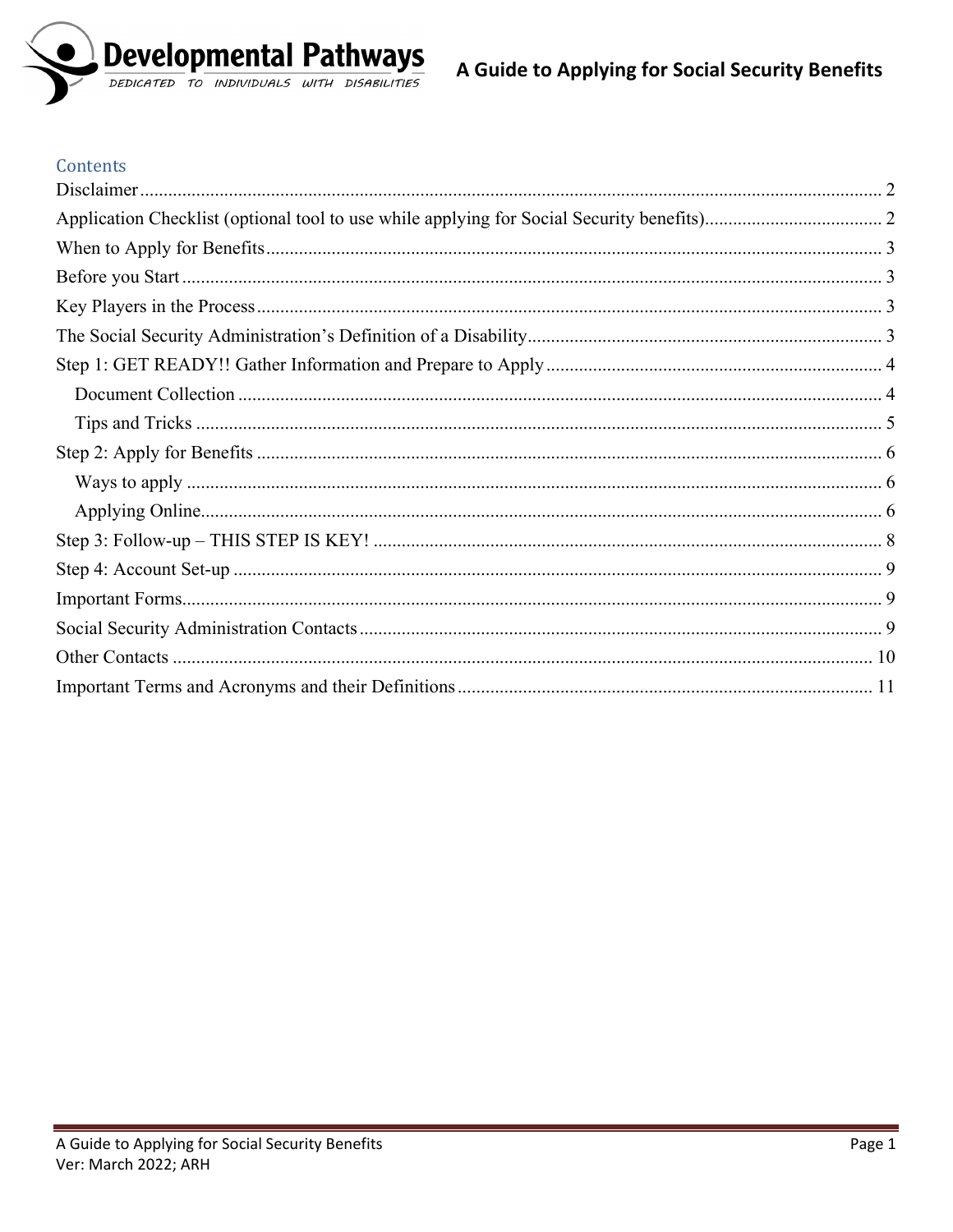

#### <span id="page-1-0"></span>**Disclaimer**

The following guide and checklist are meant to be a used as references only. If more information is needed, please contact the Social Security Administration (SSA).

\*Due to changes made by The Social Security Administration to their website, the screenshots included in this guide may appear a bit different than what you see online.

\*Some of the language used in this guide comes straight from the Social Security Administration website.

## <span id="page-1-1"></span>**Application Checklist (optional tool to use while applying for Social Security benefits) Applying on-line Application Start Date: Application Completion Date: Re-Entry Number (If application is completed online. This number will allow you to get back into an application**   $\vert \ \ \vert$ **that you haven't completed it in one sitting): Name of any/all contacts you speak with at Social Security:**

| Scheduled appointment date/time to<br>complete applications with an SSA<br>rep. (If by phone or in person-you<br>must have a scheduled interview.) | <b>Local SSA Office Address:</b> | <b>Local SSA Office Phone Number:</b> |                                                             |  |  |
|----------------------------------------------------------------------------------------------------------------------------------------------------|----------------------------------|---------------------------------------|-------------------------------------------------------------|--|--|
| Over the phone or in-person<br>Interview (if applicable)                                                                                           | Date of Interview:               |                                       |                                                             |  |  |
| Date Letter is received from Disability<br><b>Determination Services (DDS):</b>                                                                    | <b>Name of contact at DDS:</b>   |                                       | Phone number for contact at DDS:<br>Main # is: 303-368-4100 |  |  |
| Additional supporting documents submitted to DDS (if needed):                                                                                      |                                  |                                       |                                                             |  |  |
| <b>Application Decision:</b>                                                                                                                       | <b>Date Received:</b>            | Monthly Amount Awarded: \$            |                                                             |  |  |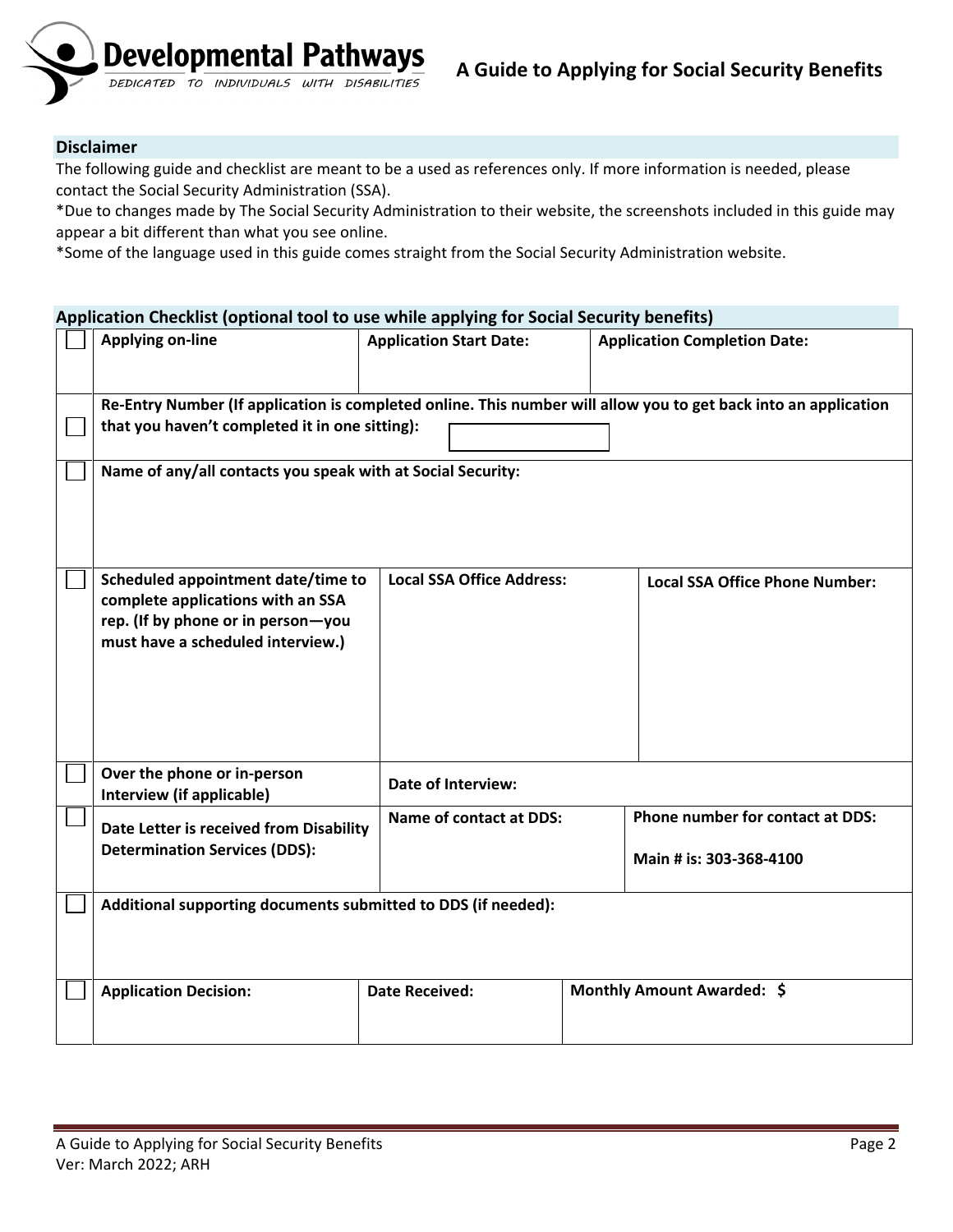

## <span id="page-2-0"></span>**When to Apply for Benefits**

| Prior to age 18:               | Families can apply at any time, if they feel that the family will qualify financially.                  |  |  |
|--------------------------------|---------------------------------------------------------------------------------------------------------|--|--|
|                                |                                                                                                         |  |  |
| 18 and already getting SSI     | Families should receive a letter for an appointment for the Redetermination and a packet for<br>➤       |  |  |
| (through the family):          | the Medical Review. The packet includes a form to list medical sources, medications, and                |  |  |
|                                | other information. It also will include a medical release form that must be signed by the               |  |  |
|                                | beneficiary and not the parent, even if the applicant is still 17.                                      |  |  |
|                                | This should come by the individual's 19 <sup>th</sup> birthday.<br>➤                                    |  |  |
|                                |                                                                                                         |  |  |
| For an individual turning 18:  | Apply the first FULL month following their 18 <sup>th</sup> birthday. Social Security does not consider |  |  |
|                                | someone 18 until they have been 18 for a full month.                                                    |  |  |
|                                | Example: DOB is April 20 <sup>th</sup> -apply mid May<br>➤                                              |  |  |
|                                | Example: DOB is April $3^{rd}$ apply at the beginning of May<br>➤                                       |  |  |
| 18 years old and receiving     | Provide proof that the person is still in school to continue to receive the benefit until the age of    |  |  |
| survivor's benefits (a type of | 19. Have the school complete SSA form 1372 and submit this to your local SSA office:                    |  |  |
| SSDI):                         | https://www.ssa.gov/forms/ssa-1372.pdf                                                                  |  |  |
|                                | Apply for SSI at age 18.<br>⋗                                                                           |  |  |
|                                | At age 19– apply for Adult Disability Benefits.<br>⋗                                                    |  |  |
| For an individual turning 18   | The adoption subsidy is considered non-work income for the individual who was adopted.<br>➤             |  |  |
| who is adopted and             | Depending on the amount of the subsidy, the individual may need to wait until their adoption<br>➤       |  |  |
| receiving an adoption          | subsidy ends (usually at age 21) and then apply for Social Security benefits.                           |  |  |
| subsidy:                       |                                                                                                         |  |  |
|                                |                                                                                                         |  |  |

## <span id="page-2-1"></span>**Before you Start**

There are two resources we recommend if you'd like more information about SSI and SSDI.

- **The Social Security Administration:** <https://www.ssa.gov/benefits/ssi/> and <https://www.ssa.gov/benefits/disability/>
- **Colorado Disability Benefits 101:** [https://co.db101.org/co/programs/income\\_support/ssi2/program.htm](https://co.db101.org/co/programs/income_support/ssi2/program.htm)

## There is so much great information on the Colorado DB101 site. Check it out! <https://co.db101.org/>

#### <span id="page-2-2"></span>**Key Players in the Process**

**The Social Security Administration (SSA)** contracts with **Disability Determination Services (DDS)** to review the disability portion of an application. Once SSA reviews your financial information, they will forward your application to DDS. A Disability Examiner (DE) at DDS will review your application and supporting documentation and if needed, send out requests to doctors, therapists, other medical professionals, etc. who are listed in the application, to request additional supporting documents. You can help with this process by submitting documents directly to DDS. See Section 3 for more information about this.

## <span id="page-2-3"></span>**The Social Security Administration's Definition of a Disability**

"Disability" under Social Security is based on your inability to work. They consider you disabled under Social Security rules if:

-You cannot do work that you did before;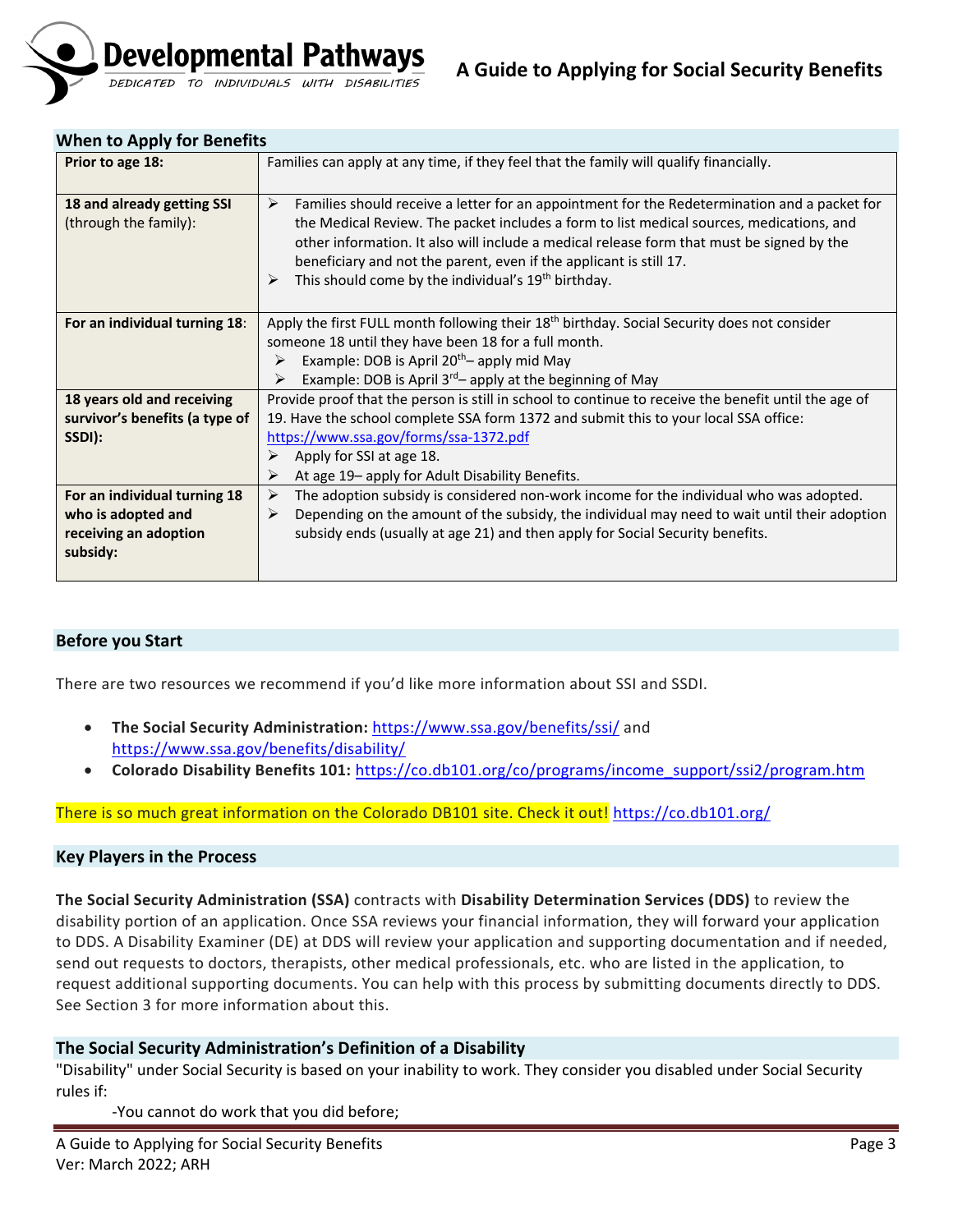

-They decide that you cannot adjust to other work because of your medical condition(s); **and** -Your disability has lasted or is expected to last for at least one year or to result in death.

## (From the SSA website:<https://www.ssa.gov/disability/professionals/bluebook/general-info.htm>

For all individuals applying for disability benefits under title II, and for adults applying under title XVI, the definition of disability is the same. The law defines disability as the inability to engage in any substantial gainful activity (SGA) by reason of any medically determinable physical or mental impairment(s) which can be expected to result in death or which has lasted or can be expected to last for a continuous period of not less than 12 months.

## **Disability in Children**

Under title XVI, a child under age 18 will be considered disabled if he or she has a medically determinable physical or mental impairment or combination of impairments that causes marked and severe functional limitations, and that can be expected to cause death or that has lasted or can be expected to last for a continuous period of not less than 12 months.

## **What is a "Medically Determinable Impairment"?**

A medically determinable physical or mental impairment is an impairment that results from anatomical, physiological, or psychological abnormalities that can be shown by medically acceptable clinical and laboratory diagnostic techniques. The medical evidence must establish that an individual has a physical or mental impairment; a statement about the individual's symptoms is not enough.

# ready.<sub>set.</sub> 1.GET READY/PREPARE! 2.APPLY! 3.FOLLOW-UP! 4.ACCOUNT SET UP!

## <span id="page-3-0"></span>**Step 1: GET READY!! Gather Information and Prepare to Apply**

## **\*Similar to filing taxes, we suggest some preparation before you apply for Social Security benefits.**

- 1. You are encouraged to watch the short video provided online, which gives a brief outline of the online application process. It is 2 minutes and 30 seconds and is only available in English. Go to: [http://www.socialsecurity.gov/hlp/video/iclaim\\_d01.htm](http://www.socialsecurity.gov/hlp/video/iclaim_d01.htm)
- 2. Review Social Security's detailed checklist of what you might need for the application process. <https://www.ssa.gov/hlp/radr/10/ovw001-checklist.pdf>
- 3. Gather information!
	- $\Box$  General Information about the applicant
	- $\Box$  Medical Conditions/ Intellectual and Developmental Disability information
	- □ Paid Work/Job History
	- $\Box$  Start collecting supporting documentation

## <span id="page-3-1"></span>**Document Collection**

Social Security applicants must provide medical evidence to support a claim of having a disability. **DDS will contact** all medical professionals, therapists, etc. that are listed on the application to ask for supporting documents/medical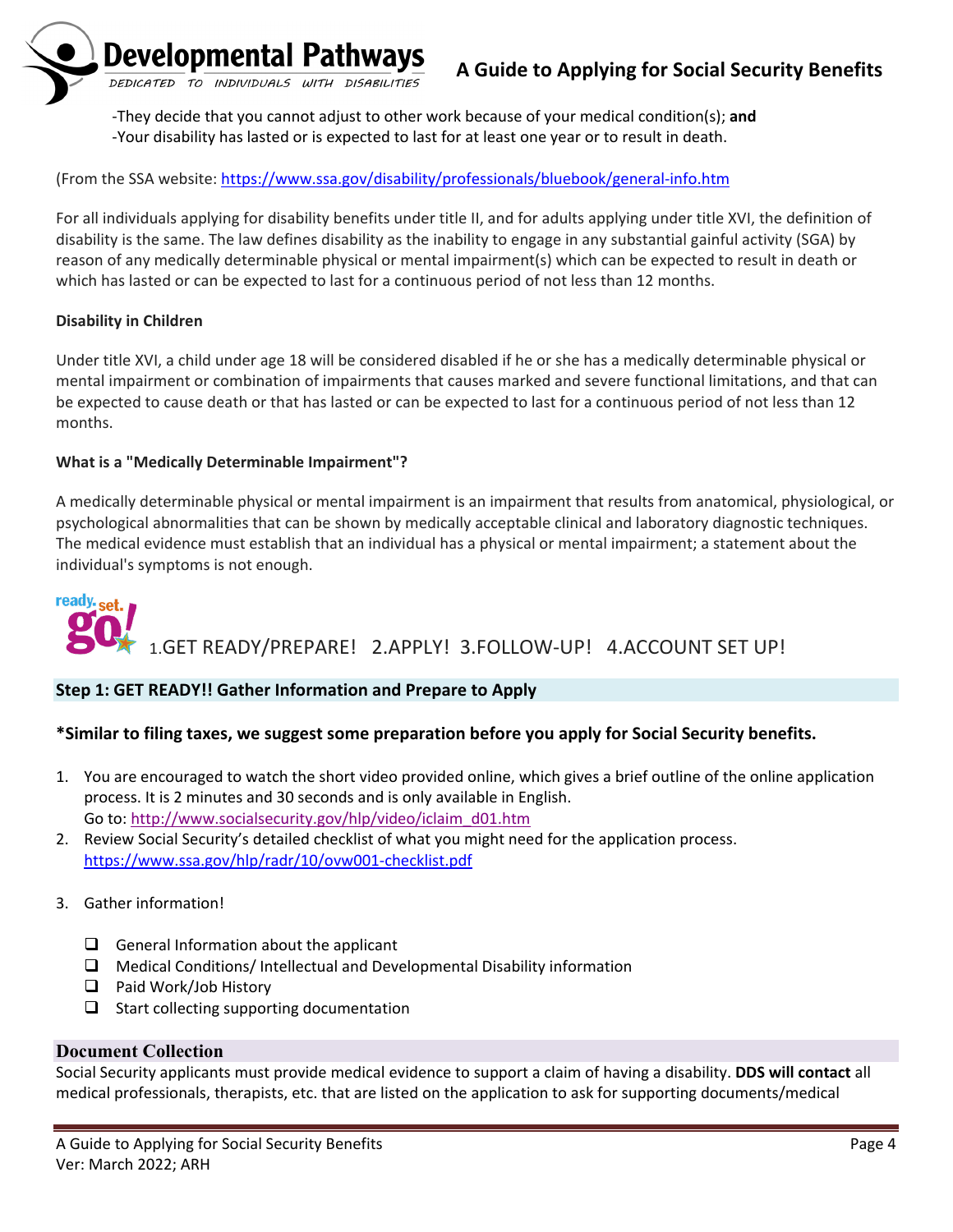

records. We suggest you contact each of them to ask that they submit the requested documentation back to DDS as soon as they receive the request. **They will be given a short deadline.**

**You are encouraged** to collect documentation that you submit directly to DDS. See section 3 for more information.

Below is a list of some common supporting documents that can be included with a Social Security application. This is not an exhaustive list. **You DO NOT have to have all of these documents collected prior to starting the application process.** 

- $\Box$  IQ testing report (if over the age of 16, include testing done after the age of 16)
- $\Box$  Adaptive Skills and/or functional testing reports
- Most current Triennial Individualized Education Plan (IEP) report (if applicant is still in school or recently graduated)
- $\Box$  Doctor/Therapist/Psychologist/Psychiatrist letters and/or written opinions describing how the applicant's disability **affects their ability to work** (if over the age of 18)
- $\Box$  Laboratory testing and results (if related to your disability that affects the applicant's ability to work)
- □ Medical Reports
- $\square$  Statements/letters from teachers about functional limitations (if applicant is still in school, or recently in school)
- $\Box$  A copy of a Professional Medical Information Page (PMIP) and 100.2 assessment (if in waiver services)
- $\Box$  Functional Report (this will be sent to the applicant by DDS to complete if it is needed)



## <span id="page-4-0"></span>**Tips and Tricks**

- If the applicant is over 18 and is unable to apply without support, it is suggested that the following occur:
	- $\triangleright$  They should physically be in the room when the parent/mentor/provider applies on their behalf.
	- $\triangleright$  Click the following choice online: "I am applying for myself".
- Question regarding applying for SSI-- Do you intend to file for or want to file for SSI?-- **CHECK YES**
- Establish a protective filing date **prior to the end of the month**. This can be done by initiating an online application and getting far enough in the application to obtain the **re-entry** number or by calling the SSA to set up an appointment to apply for Social Security benefits. Note the day the call is made. This will be the applicant's **Protective Filing Date**.
- If you apply online, be sure to either **print or write down the applicant's re-entry #**. This will allow you to start an application, save it, and then go back in to finish it at a later time. If for some reason the number is lost, you'll need to create a **my Social Security account**. You can set it up by going to:<https://www.ssa.gov/myaccount/>
- **Print the "Confirmation" page**, the "Receipt," and a copy of the medical release for your records once you have completed the applicant's online application.
- **For security reasons, there is a time limit for viewing each page.** If you spend 25 minutes on a page without making any changes, you will receive a warning, but you will be able to extend your time on that page if needed.
- **Keep track of the dates** you send information to Social Security or talk to them, as well as the name of any Social Security employees with whom you speak.
- If you take any paperwork into the SSA, **get date stamped copies**.
- Make sure the information is **consistent** throughout the application and supporting documentation.
- **Complete ALL questions** on the application/forms. Do not leave anything blank and be as detailed as possible.
- If asked to complete extra forms, complete them and **return before the due date and** follow the instructions provided as to how to return the paperwork.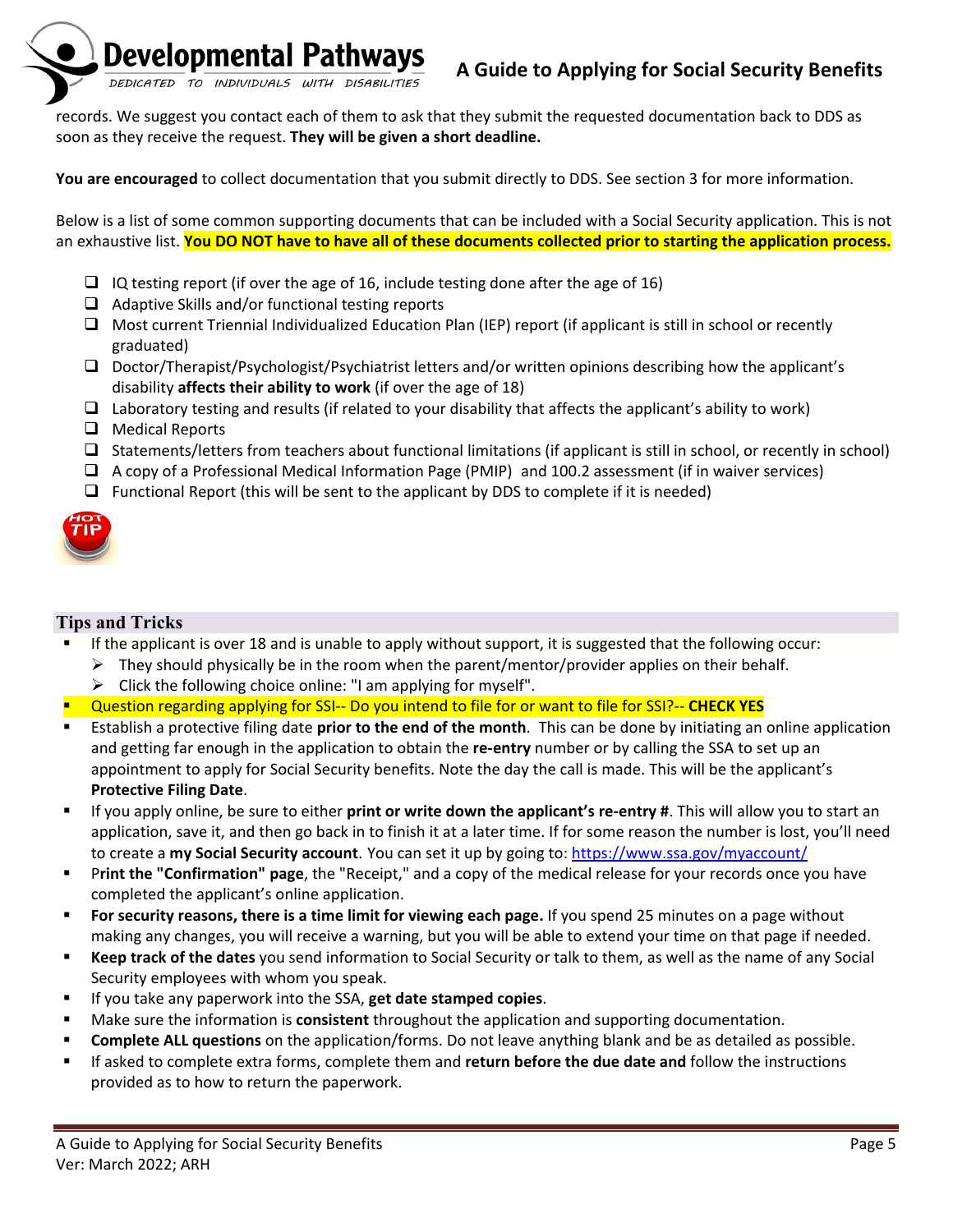

- If asked to meet with one of Social Security's doctors for a **consultative exam**, make every effort to be available on the date that you are assigned.
- Appointment times are limited to 90 minutes, so **be prepared for your appointment**!

## <span id="page-5-0"></span>**Step 2: Apply for Benefits**

## <span id="page-5-1"></span>**Ways to apply**

- o **In person** at your local Social Security office with a **scheduled in-person interview**. (Check your local office for hours of operation)
- o **By phone—**call your local Social Security office to **schedule the phone interview** or call the main 800 number for Social Security. They can assist with applications as well.
- o **Online—**recommended for a faster application process.

There are 2 parts of the application:

- $\checkmark$  The Disability Report
- $\checkmark$  The SSI application

**Both can be completed online. Be sure to select that you wish to apply for SSI while completing the disability report.**

## The Adult Disability Report

Section 1: Information about the applicant Section 2: Contacts Section 3: Medical conditions Section 4: Work activity Section 5: Education and training Section 6: Job history (where, when, pay) Section 7: Medicines Section 8: Medical treatment (providers; hospitalizations) Section 9: Other medical information Section 10: Vocational rehab, employment, or other support services Section 11: Remarks

## The SSI Application

Part 1: Basic Eligibility Part 2: Living Arrangements Part 3: Resources Part 4: Income Part 5: Potential Eligibility for food stamps, medical assistance/other benefits Part 6: Miscellaneous Part 7: Remarks Part 8: Important Information and signatures

## <span id="page-5-2"></span>**Applying Online**

Go to<http://www.ssa.gov/> and click on SSI or click on the links below.



**For applicants under the age of 18,** click here:<https://www.ssa.gov/benefits/disability/apply-child.html> and then click on "Start the Child Disability Report."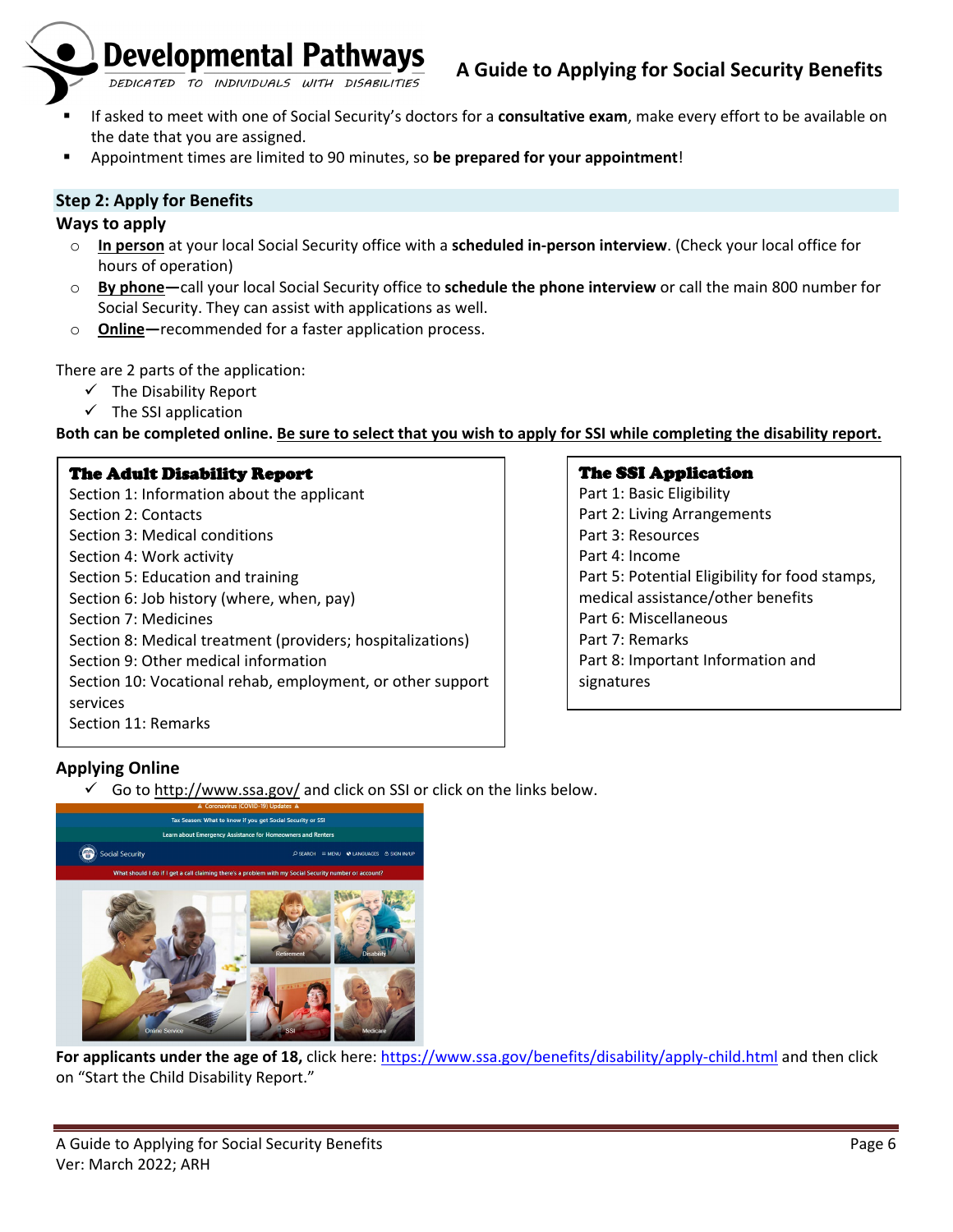

#### **Supplemental Security Income (SSI) for Children**

SSI provides monthly cash payments to help meet the basic needs of children who have a physical or mental disability or who are blind. If you care for a child or teenager with a disability, and have limited income and savings or other resources, your child may be eligible for SSI.

**Start the Child Disability Report** 

#### **For applicants 18 to 65, click here:** <https://www.ssa.gov/benefits/ssi/adults.html> and then click on "Apply Online for SSI and Disability Benefits."

| <b>Table of Contents</b>       | <b>How To Apply for SSI</b>                                                                                                                                  |
|--------------------------------|--------------------------------------------------------------------------------------------------------------------------------------------------------------|
| How To Apply for SSI           |                                                                                                                                                              |
| <b>The Application Process</b> | <b>Apply Online</b>                                                                                                                                          |
| Once You Start Receiving SSI   | . To start your application, go to our Apply for Benefits page, and read and agree to<br>the Terms of Service, Click "Next"                                  |
|                                | . On that page, review the "Getting Ready" section to make sure you have the<br>information you need to apply.                                               |
|                                | . Gather the information and documents you need to apply. The Adult Disability<br>Checklist ~ provides the information you need to complete the application. |
|                                | · Select "Start A New Application."                                                                                                                          |
|                                | . We will ask a few questions about who is filling out the application.                                                                                      |
|                                | • You will then sign in to your my Social Security account, or you will be prompted<br>to create one.                                                        |
|                                | • Complete the application.                                                                                                                                  |

For applicants over the age of 65, click here: [https://www.ssa.gov/benefits/ssi/65older.html.](https://www.ssa.gov/benefits/ssi/65older.html) Applicants over the age of 65 will need to contact Social Security to begin the application process.

| <b>Table of Contents</b>     | <b>How to Apply for SSI</b>                                                                                                                              |  |  |
|------------------------------|----------------------------------------------------------------------------------------------------------------------------------------------------------|--|--|
| How to Apply for SSI         |                                                                                                                                                          |  |  |
| The Application Process      | Online applications are not available for adults age 65 and older.                                                                                       |  |  |
| Once You Start Receiving SSI | Apply By Phone                                                                                                                                           |  |  |
|                              | Call us to make an appointment to file your application at 1-800-772-1213. If you are<br>deaf or hard of hearing, you can call us at TTY 1-800-325-0778. |  |  |
|                              | Apply With Your Local Office                                                                                                                             |  |  |
|                              | Call to make an appointment with your local Social Security office.                                                                                      |  |  |
|                              |                                                                                                                                                          |  |  |

#### When prompted to answer: **WHO IS COMPLETING THE APPLICATION?**



Adults should choose the option -- Lam applying for myself, even if someone is helping them to complete the application. If support is needed, the applicant should be in the room while their parent/mentor/provider is helping them to apply.

Complete the **Disability Report**: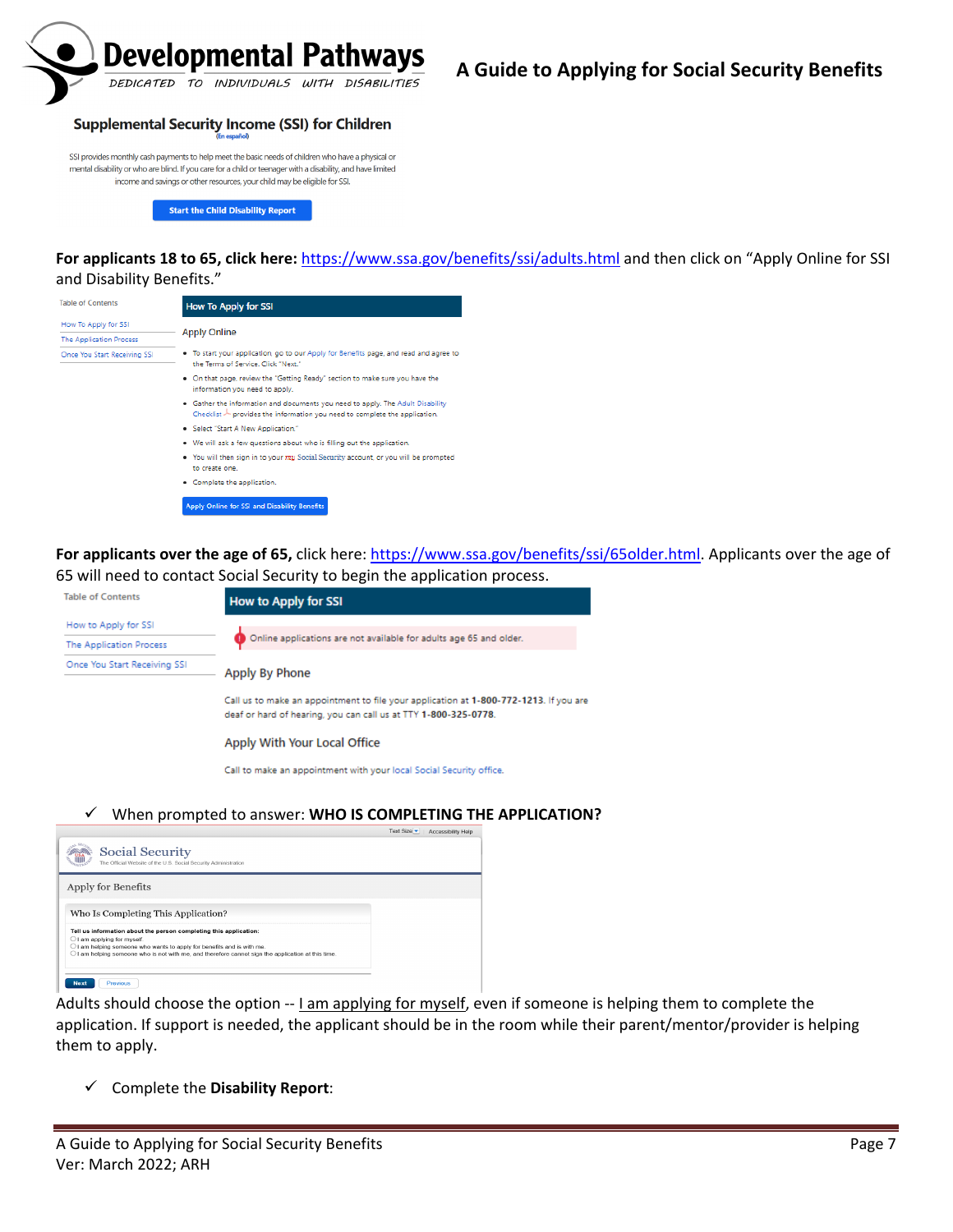

**Applicants over the age of 18** will be directed to complete the **Adult Disability Report**. <https://www.socialsecurity.gov/forms/ssa-3368.pdf>

## **Medical Release form:**

a. If you are completing the application for yourself: Sign and submit the **medical release form**. At the end of the report, the SSA will ask you to sign a medical release form (SSA-827), which allows SSA to get information from the applicant's doctors. This can be done electronically as part of the online Disability application, or you can print, sign, and send the form to your Social Security office. You will be able to print a cover sheet that you can use to send them the signed medical release and any medical records you already have in your possession.

b. If you checked that someone is helping you to complete the application, a medical release form will be mailed to you to sign and return to The Social Security Administration.

- **Submit requested documents—**At the end of the online application, the applicant may be given a list of documents that the SSA would like to review. **Either mail or hand deliver** (if SSA is open) the documents the SSA has requested to your local Social Security office. It is recommended that if you hand deliver them to your local office you ask for **date stamped copies.** 
	- o You will be contacted by the SSA if they need more information about your claim. **Keep an eye out for mail from SSA and Disability Determination Services (DDS).**
	- $\circ$  If the individual has not worked and does not have a parent who is deceased, collecting disability, or collecting retirement, then the applicant **will most likely receive a denial letter for SSDI.** This is NOT a denial letter for SSI.
	- o SSA will review financial qualifications and then will forward the file to Disability Determination Services (DDS) to review the disability portion of the application.
	- $\circ$  Once DDS receives the file, they will send a letter to the applicant, stating that they are working on reviewing the disability portion of the application. **Keep an eye out for this letter!**
	- o The letter from DDS should provide the name and contact information for the **Disability Examiner** (DE) who has been assigned to the applicant's case.
	- o It may also contain **additional paperwork** that must be completed and returned by a specific due date.
	- o You can always call DDS to check in if you haven't received the letter!

## <span id="page-7-0"></span>**Step 3: Follow-up – THIS STEP IS KEY!**

**PLEASE NOTE:** If you submit supporting documents to the Social Security Administration, they will only fax the first 20 pages to DDS and then will mail the remaining pages. To best ensure that DDS receive all of the pages, we suggest the following:

- **Gather supporting documents** once you have completed the applications.
- $\checkmark$  Keep an eye out for a letter from DDS. You should receive this approximately 3-4 weeks after you have completed both the SSI and Disability applications.
- **Contact the Disability Examiner (DE)** and ask the following questions:
	- $\circ$  Did they get all of the supporting documentation that you submitted to the Social Security office?
	- $\circ$  Do they need additional supporting documentation? If so, what is the best way to get it to them?
	- $\circ$  Do they need help collecting paperwork from any of the medical professionals, therapists, teachers, etc. that were listed on the application?
	- o Ask that they call you if they need ANYTHING.
- **Check the status of your application online.**
	- $\triangleright$  The applicant can check their application status by creating and then logging into a mysocialsecurity account.<https://www.ssa.gov/myaccount/>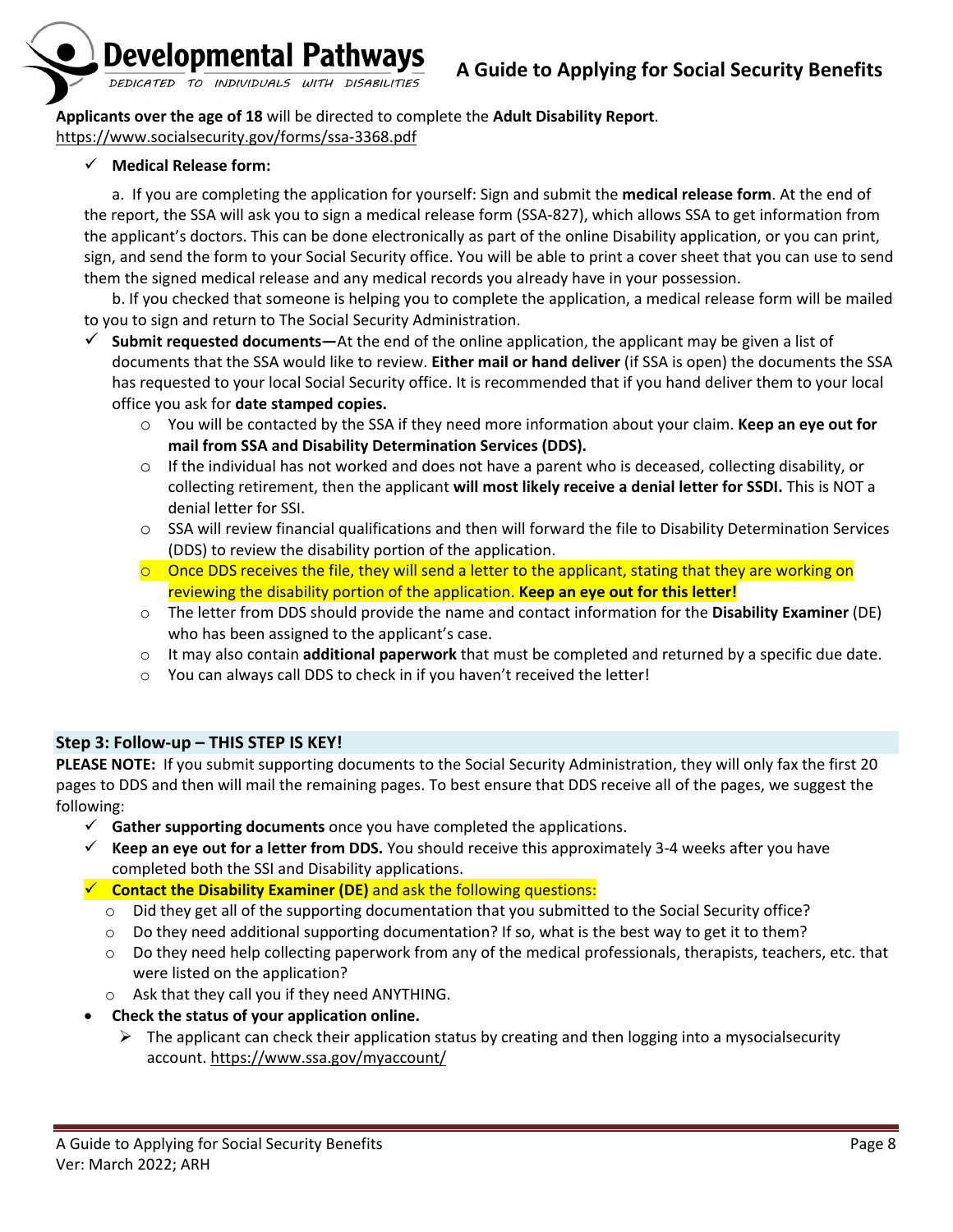

#### <span id="page-8-0"></span>**Step 4: Account Set-up**

- $\checkmark$  Decide what account into which the SSA money will be directly deposited. Effective March 1, 2013, all SSA payments must be delivered electronically.
- $\checkmark$  Will the SSA recipient need a representative payee?
	- a. A rep payee helps beneficiaries who need assistance in managing their benefits/money.
	- b. In order to be a rep payee a person or organization must apply for and be appointed by SSA. Complete the **Appointment of Representative form**, listed in the next section of this guide.
	- c. Generally, a family member, provider, or friend serves as a representative payee.
- **For more information about Representative Payees, please go to:<https://www.ssa.gov/payee/> and**  <https://www.ssa.gov/pubs/EN-05-10076.pdf>
- **Article from SSA about Representative Payees:** [https://blog.ssa.gov/making-wise-choices-when-a-representative-payee-manages-your](https://blog.ssa.gov/making-wise-choices-when-a-representative-payee-manages-your-money/?utm_medium=email&utm_source=govdelivery)[money/?utm\\_medium=email&utm\\_source=govdelivery](https://blog.ssa.gov/making-wise-choices-when-a-representative-payee-manages-your-money/?utm_medium=email&utm_source=govdelivery)



**If you are denied**, you can request a copy of the Filing a Social Security Appeal or Reconsideration Guide from your case manager or coordinator if you are connected to Developmental Pathways. For more information about understanding Social Security's decision, check out this resource: [https://co.db101.org/co/programs/income\\_support/ssi2/program2a.htm](https://co.db101.org/co/programs/income_support/ssi2/program2a.htm)

<span id="page-8-1"></span>

| <b>Important Forms</b> |  |
|------------------------|--|
|------------------------|--|

| Form # | <b>Form Name</b>                                                                                                                | <b>Link</b>                                                               |
|--------|---------------------------------------------------------------------------------------------------------------------------------|---------------------------------------------------------------------------|
| 3368   | <b>Adult Disability Report</b>                                                                                                  | https://www.ssa.gov/forms/ssa-3368-bk.pdf                                 |
| 1372   | Advance Notice of Termination of Child's<br>Benefits (complete if receiving survivor's<br>benefits, is 18, and still in school) | https://www.ssa.gov/forms/ssa-1372.pdf                                    |
| 1696   | Appointment of Representative                                                                                                   | https://www.ssa.gov/forms/ssa-1696.pdf                                    |
| 827    | Authorization to Disclose Information to SSA<br>Instructions for completing form 827                                            | http://ssa.gov/forms/ssa-827.pdf<br>http://ssa.gov/forms/ssa-827-inst.pdf |
| 3820   | <b>Child Disability Report</b>                                                                                                  | https://secure.ssa.gov/apps6z/i3820/main.html                             |
| 3288   | Consent for Release of Information                                                                                              | https://www.ssa.gov/forms/ssa-3288.pdf                                    |
| 3373   | <b>Function Report (adults)</b>                                                                                                 | http://www.socialsecurity.gov/forms/ssa-3373-bk.pdf                       |
| 3369   | Work History Report (adults)                                                                                                    | http://www.socialsecurity.gov/forms/ssa-3369.pdf                          |

#### <span id="page-8-2"></span>**Social Security Administration Contacts**

- **Social Security:** 1-800-772-1213; 1-800-325-0778 TTY[; http://www.ssa.gov/](http://www.ssa.gov/)
- You can either call your local office or the main number for Social Security.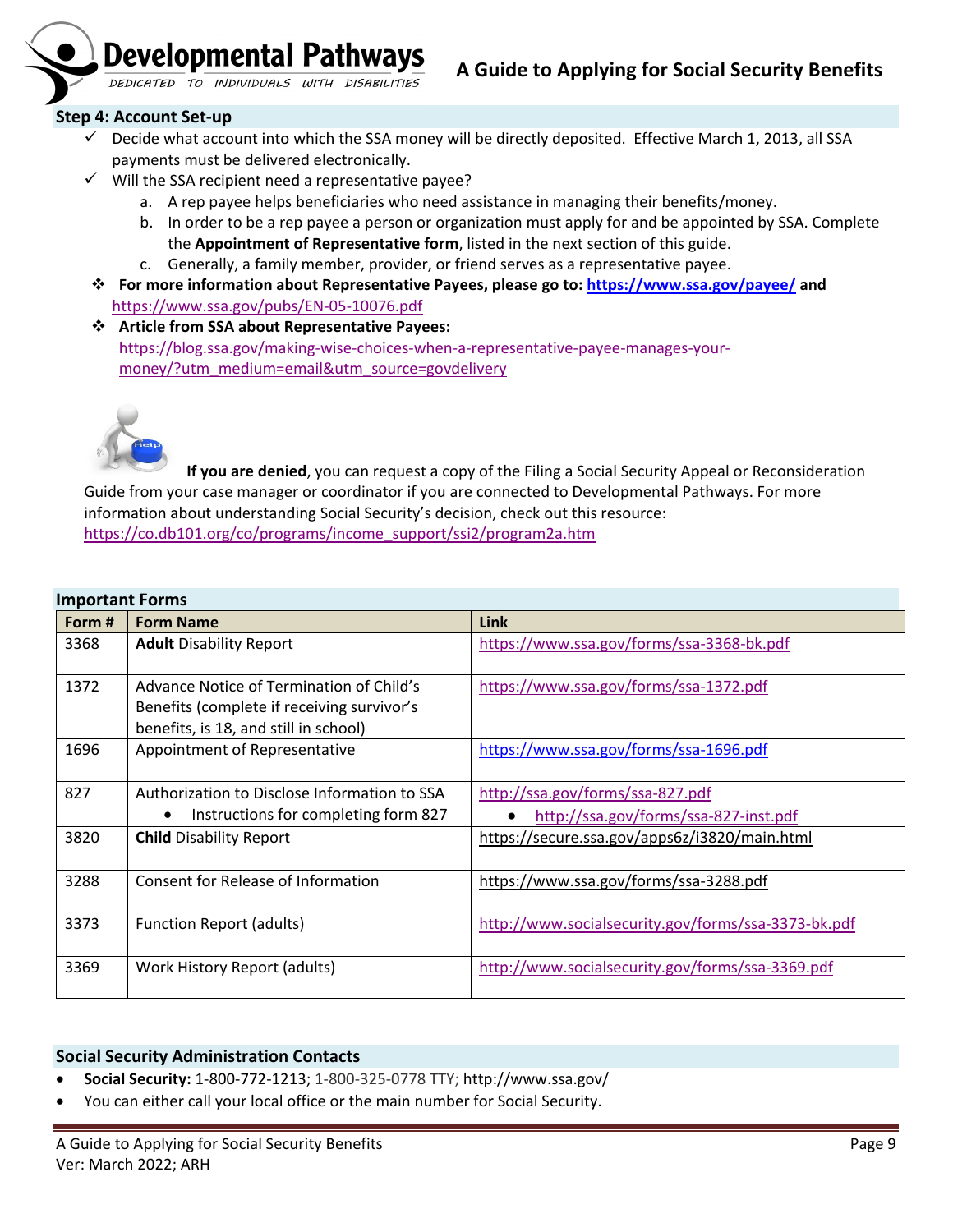

To find the applicant's local Social Security Office, go to the SSA website and click on **MENU**, then **CONTACT US,** and **OFFICE LOCATOR.** Once you have done that, you should see the following screen:



Next, enter the applicant's zip code and press **LOCATE.** 

<span id="page-9-0"></span>

| <b>Other Contacts</b><br><b>Contact</b>                                                                                                                                                                | <b>Application</b>                                                     | <b>Supporting</b>                                                                     | <b>Application</b> |
|--------------------------------------------------------------------------------------------------------------------------------------------------------------------------------------------------------|------------------------------------------------------------------------|---------------------------------------------------------------------------------------|--------------------|
|                                                                                                                                                                                                        | <b>Assistance</b>                                                      | document                                                                              | training/          |
|                                                                                                                                                                                                        |                                                                        |                                                                                       | <b>Webinars</b>    |
| Your current case manager/coordinator at Developmental Pathways                                                                                                                                        | Limited                                                                | support<br><b>PMIP and 100.2</b><br>assessment (if<br>enrolled in<br>waiver services) | n/a                |
| All Health Network (must be an All Health Network member):<br>http://www.allhealthnetwork.org/; 303-730-8858                                                                                           | Available                                                              | Unknown                                                                               | Unknown            |
| Mental Health Center of Denver (must be receiving services/supports<br>from MHCD): 303-504-7900                                                                                                        | Available                                                              | Unknown                                                                               | Unknown            |
| <b>Mile High United Way:</b><br>http://www.unitedwaydenver.org/; 303-433-8383; or dial 211                                                                                                             | Available                                                              | Unknown                                                                               | Unknown            |
| <b>Atlantis Community, Inc.:</b><br>http://atlantiscommunity.org/; 303-733-9324                                                                                                                        | Yes                                                                    | Unknown                                                                               | Unknown            |
| <b>Easter Seals Disability Benefits Services (DBS):</b><br>(303) 233-1666 x 230; dintake@eastersealscolorado.org<br>https://www.easterseals.com/co/our-programs/work/disability-<br>benefits-services/ | Yes AND they<br>offer webinars<br>about the<br>application<br>process. | Limited                                                                               | Yes                |
| Colorado Legal Services (assistance with the appeal process, if<br>denied):<br>303-837-1321; http://www.coloradolegalservices.org/                                                                     | Appeals/<br>request for<br>reconsideration                             | Appeals/<br>request for<br>reconsideration                                            | unknown            |
| Disability Law Colorado (assistance with the appeal process, if<br>denied):<br>https://disabilitylawco.org/contact                                                                                     | Appeals/<br>request for<br>reconsideration                             | Appeals/<br>request for<br>reconsideration                                            | unknown            |
| National Organization of Social Security Claimants' Representatives<br>(assistance with the appeal process, if denied):<br>https://nosscr.org/referral-service/                                        | Appeals/<br>request for<br>reconsideration                             | Appeals/<br>request for<br>reconsideration                                            | unknown            |